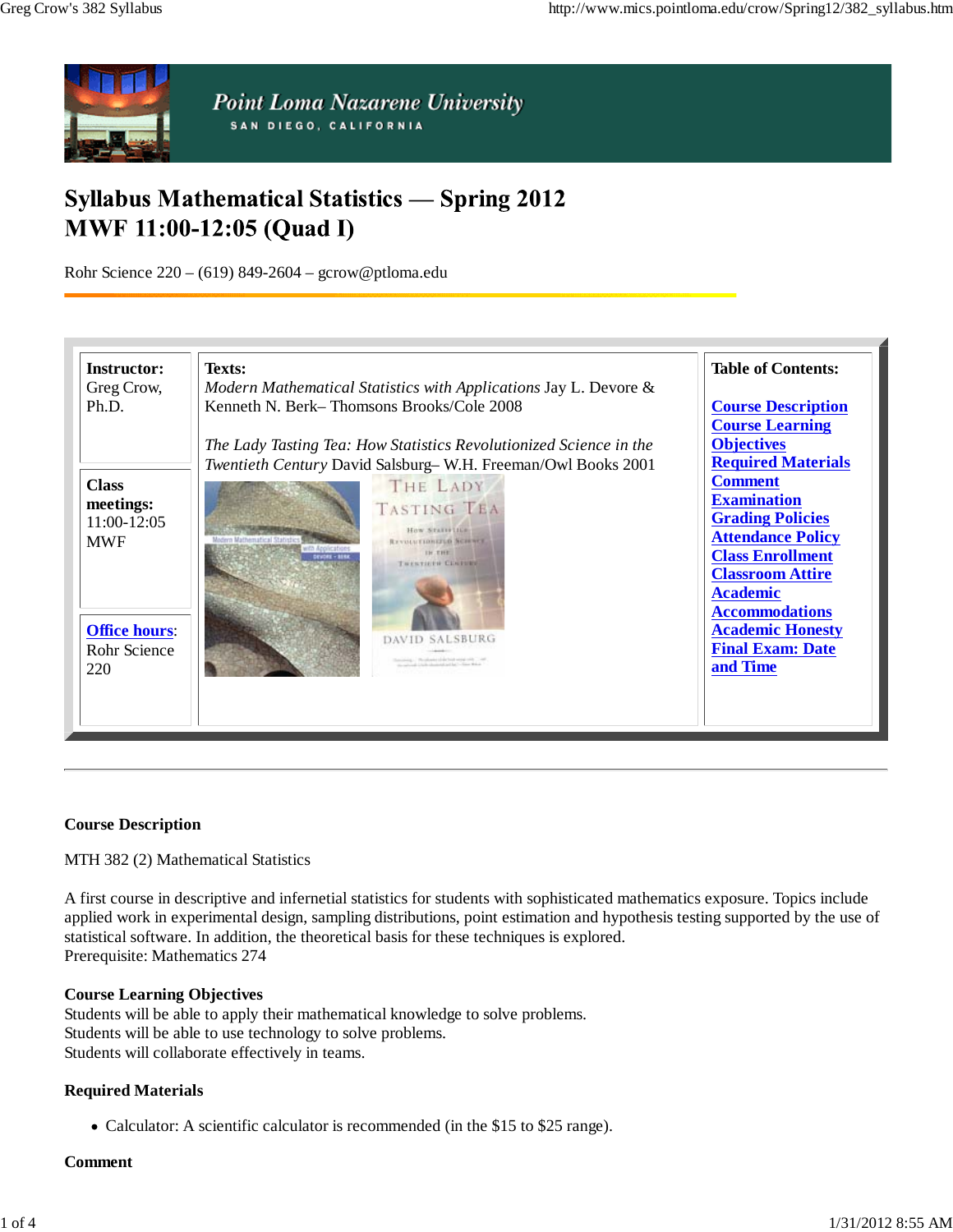We will try and avoid the following pitfall:

At the beginning college level, visualization is a big part of understanding. Consequently, students who are operating with few mental pictures are not really learning mathematics. Their calculus consists of a vast series of algorithms and a complicated cataloging system which tells them which procedure is used when. The effort put into this kind of teaching and learning is largely wasted: memorized algorithms are soon forgotten and, worse still, **such courses perpetuate the idea that math involves doing calculations rather than thinking** [emphasis added].

(by Deborah Hughes Hallet in *Visualization and Calculus Reform,* in the collection *Visualization in Teaching and Learning Mathematics*, edited by Zimmerman and Cunningham (MAA notes \#19))

#### **Examinations**

There will one Mid-Quad Exam. There will be a Final Exam. The Final Exam will consist of a take-home portion and and in-class portion. The take-home portion will include essay questions and Maple, Excel, or SPSS lab work. Neither examination shall be missed without an official excuse. A deduction of  $2^{\wedge}(n-1)^*10^{\wedge}$  will be deducted for each hour "n" that the final exam is late  $(n=1)$  if the exam is turned in one hour after it is due).

#### **GRADING POLICIES Grading Distribution**

| OF GUILLE DISTERVITOIT |                |  |  |  |
|------------------------|----------------|--|--|--|
| Essays                 | 100 points     |  |  |  |
| Homework               | 200 points     |  |  |  |
| Mid-Quad Exam          | 300 points     |  |  |  |
| Final Exam             | 400 points     |  |  |  |
| Total                  | $ 1000$ points |  |  |  |

**Grading scale.** Grades are based on the number of points accumulated throughout the course. Approximate minimal percentages required to obtain a given grade are:

| <b>OF AULTE DUATE IN DET CENTALES</b> |  |  |                                                        |                                                            |  |  |  |  |
|---------------------------------------|--|--|--------------------------------------------------------|------------------------------------------------------------|--|--|--|--|
|                                       |  |  |                                                        |                                                            |  |  |  |  |
|                                       |  |  | $ (87.5, 90)$ $ (77.5, 80)$ $ (67.5, 70)$              |                                                            |  |  |  |  |
|                                       |  |  |                                                        | $[92.5, 100]$ $[82.5, 87.5]$ $[72.5, 77.5]$ $[62.5, 67.5]$ |  |  |  |  |
|                                       |  |  | $\ $ - [[90, 92.5) [[80, 82.5) [[70, 72.5) [[60, 62.5) |                                                            |  |  |  |  |

### **Grading Scale in percentages**

Other factors that affect grades are

- **Questions on written assignments, quizzes, and exams:** Written assignments and test/exam questions and problems must be formulated carefully in terms of words and symbols used in the course. Credit is determined by the degree to which answers and solutions respond to the specific question or problem stated. Maximize your credit by learning the language and symbols of the course.
- **Written Assignments**. Assignments collected must be prepared in a style suitable for grading. The following guidelines are used to determine credit:
	- $\circ$  the organization must be easy to follow
	- $\circ$  the work must be legible
	- complete solutions must be written for problems (not just answers); answers must be clearly marked
	- use complete sentences to answer questions
- **Exams and Final Examination**. Exams and the final exam will include problems and questions over material assigned in the text, readings and handouts, as well as material presented in class.

#### **Attendance Policy**.

Attendance is expected at each class session. In the event of an absence you are responsible for the material covered in class and the assignments given that day.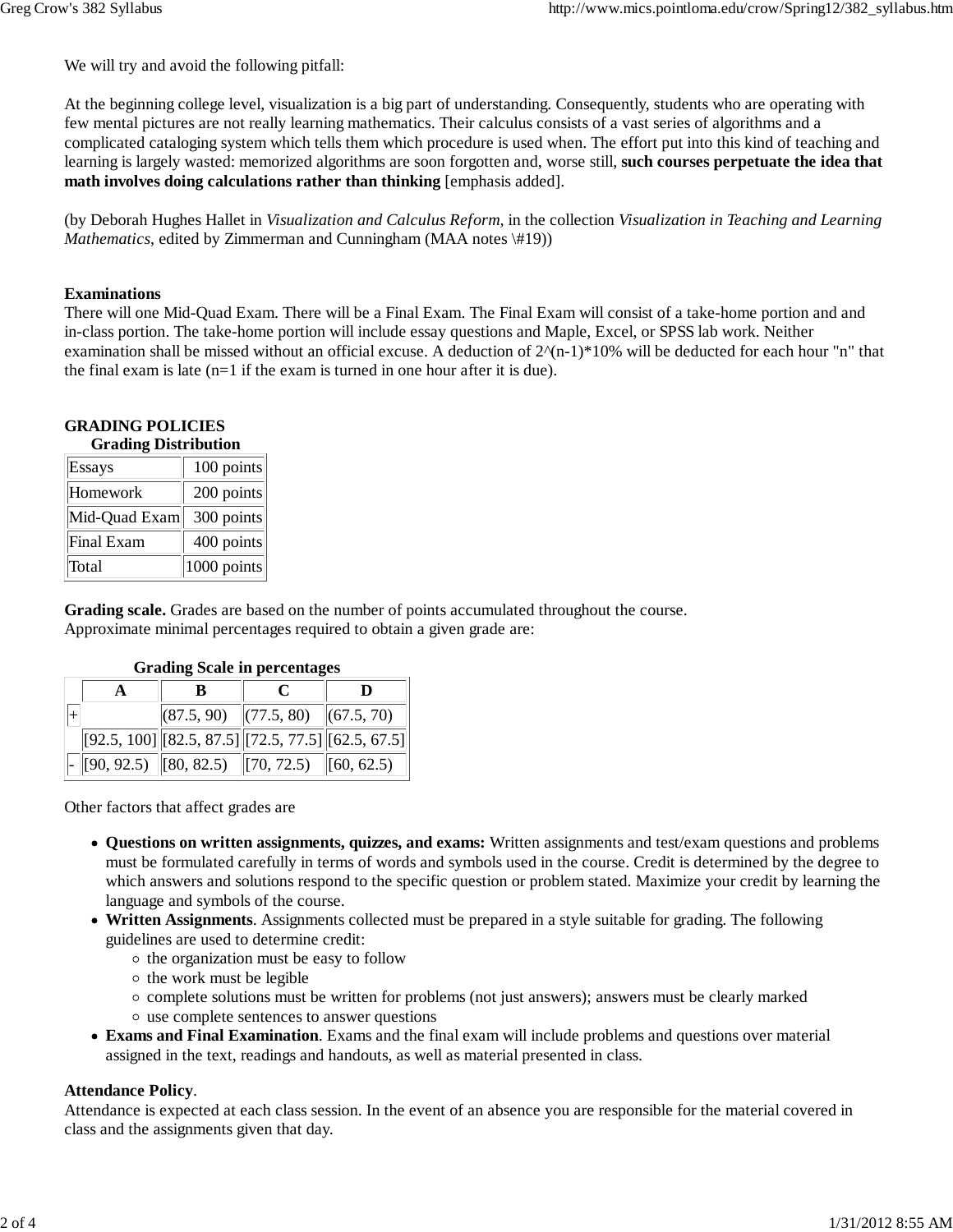Regular and punctual attendance at all classes in which a student is registered is considered essential to optimum academic achievement. Therefore, regular attendance and participation in each course are minimal requirements to be met. There are no allowed or excused absences except when absences are necessitated by certain university-sponsored activities and are approved in writing by the Provost. Whenever the number of accumulated absences in a class, for any cause, exceeds ten percent of the total number of class meetings, the faculty member has the option of filing a written report to the Vice Provost for Academic Administration which may result in de-enrollment, pending any resolution of the excessive absences between the faculty member and the student…If the date of de-enrollment is past the last date to withdraw from a class, the student will be assigned a grade of W or WF (no grade). There are no refunds for courses where a de-enrollment was processed." (see catalog for full text)

#### **Class Enrollment**.

It is the student's responsibility to maintain his/her class schedule. Should the need arise to drop this course (personal emergencies, poor performance, etc.), the student has the responsibility to follow through (provided the drop date meets the stated calendar deadline established by the university), not the instructor. Simply ceasing to attend this course or failing to follow through to arrange for a change of registration (drop/add) may easily result in a grade of F on the official transcript.

#### **Academic Accommodations**.

While all students are expected to meet the minimum academic standards for completion of this course as established by the instructor, students with disabilities may require academic accommodations. At Point Loma Nazarene University, students requesting academic accommodations must file documentation with the Disability Resource Center (DRC), located in the Bond Academic Center. Once the student files documentation, the Disability Resource Center will contact the student's instructors and provide written recommendations for reasonable and appropriate accommodations to meet the individual needs of the student. This policy assists the university in its commitment to full compliance with Section 504 of the Rehabilitation Act of 1973, the Americans with Disabilities (ADA) Act of 1990, and ADA Amendments Act of 2008, all of which prohibit discrimination against students with disabilities and guarantees all qualified students equal access to and benefits of PLNU programs and activities.

Students with learning disabilities who may need accommodations should discuss options with the instructor during the **first two weeks** of class.

#### **Academic Honesty**

The Point Loma Nazarene University community holds the highest standards of honesty and integrity in all aspects of university life. Academic honesty and integrity are strong values among faculty and students alike. Any violation of the university's commitment is a serious affront to the very nature of Point Loma's mission and purpose.

Academic dishonesty is the act of presenting information, ideas, and/or concepts as one's own when in reality they are the results of another person's creativity and effort. Such acts include plagiarism, copying of class assignments, and copying or other fraudulent behavior on examinations. For more details on PLNU's policy go to: http://www.pointloma.edu/experience /academics/catalogs/undergraduate-catalog/point-loma-education/academic-policies

A student who is caught cheating on any item of work will receive a zero on that item and may receive an "F" for the semester. See the PLNU Catalog for a further explanation of the PLNU procedures for academic dishonesty.

#### **Classroom Attire** .

All students are expected to dress in ways that make the classroom a place where all students are comfortable and can work efficiently. Distracting attire is not permitted in the classroom. For example, attire associated with the "rush" activities of fraternities and sororities simply causes too many distractions in the classroom. If you choose to "rush" one of the fraternities or sororities, please make sure the "rush" officials know that "rush" attire will not be allowed in this classroom.

# Final Exam: Date and Time is a **Comprehensive** Examination.

The final exam date and time is set by the university at the beginning of the semester and may not be changed by the instructor. Only in the case that a student is required to take three exams during the same day of finals week is an instructor authorized to change the exam date and time for that particular student.

#### To Point Loma Nazarene University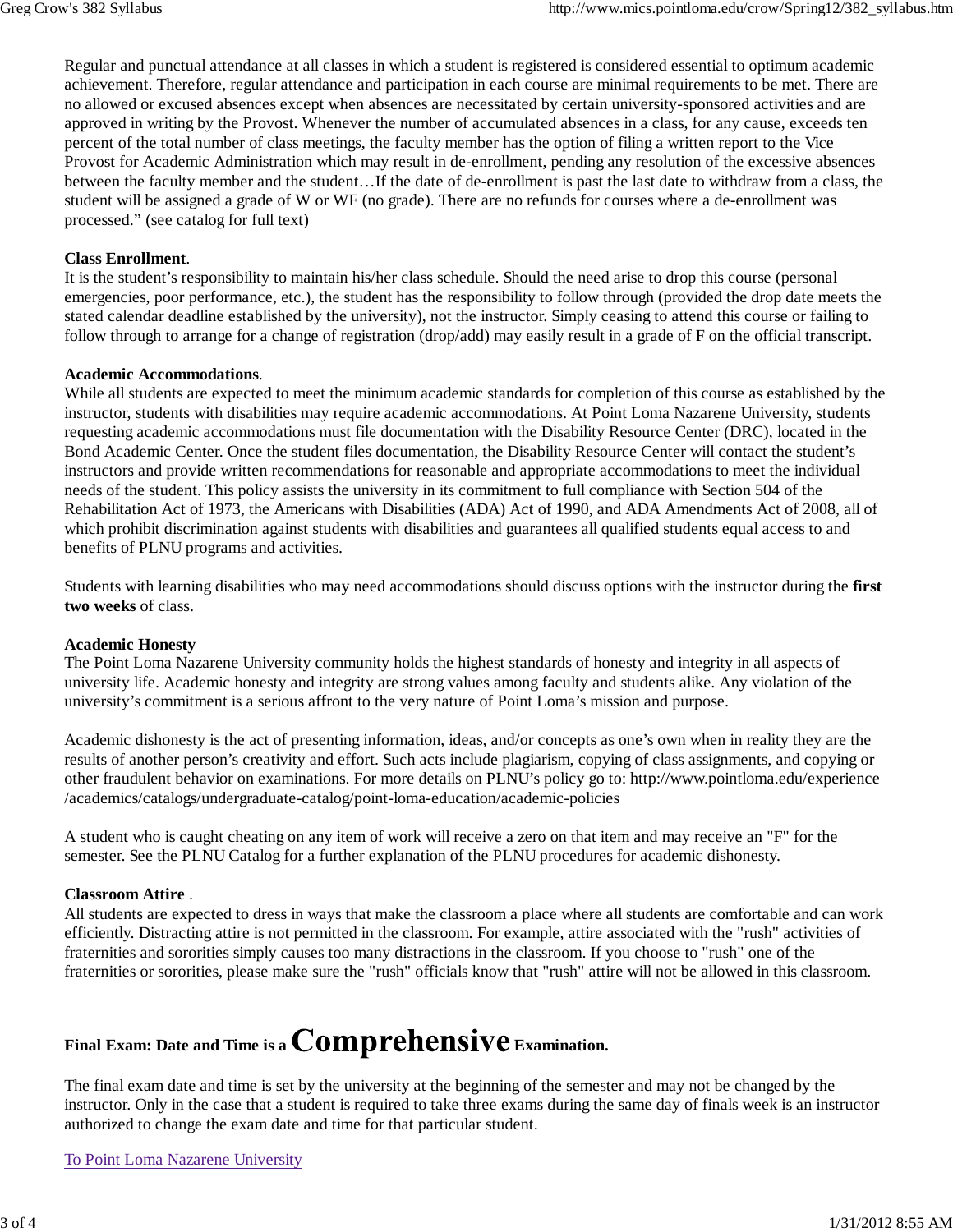*Last modified on 10-Jan-2012 Send comments and suggestions to E-mail: gcrow@pointloma.edu*